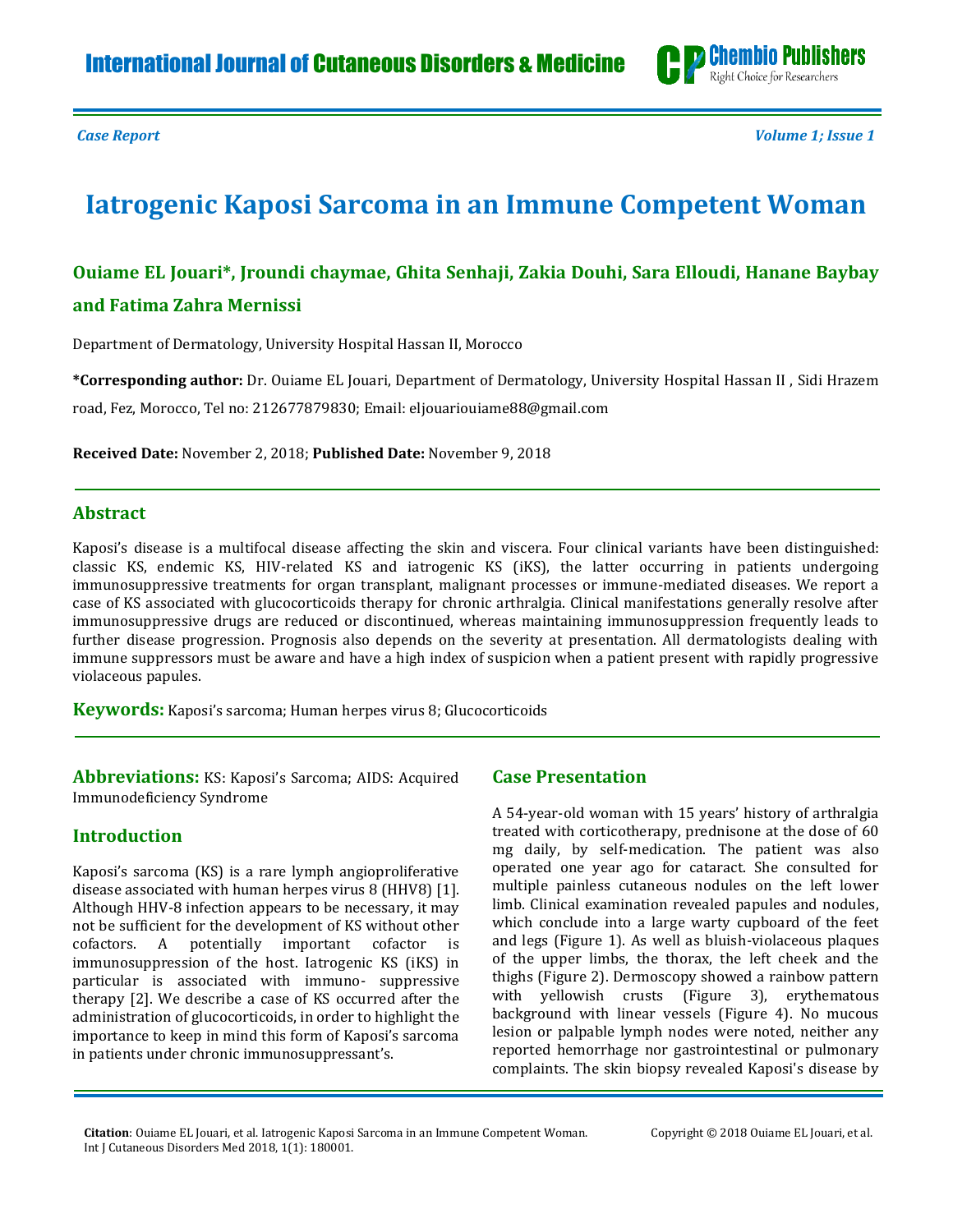## Alternative Medicine & Chiropractic Open Access Journal

showing a vascular proliferation of fusiform cells (Figure 5) with immunohistochemical staining positive to Anti-CD34 anti body (Figure 6). Biological assessment revealed adrenal insufficiency and CT scan of vertebral compression of osteoporosis. Given the isolated cutaneous involvement, Therapeutic abstention with progressive stopping of corticotherapy was decided. At follow-up visits, the patient reports a collapse of the lesions after stopping corticosteroid therapy. The current decline is 4 months.



Figure 1: Multiples confluent papules and nodules into a large warty cupboard of the feet and legs.



Figure 2: Bluish-lilaceous plaques of the upper limbs and the thorax.



Figure 3: Dermoscopy showing a rainbow pattern with yellowish crusts.



Figure 4: Dermoscopy showing an erythematous background with linear vessels.



Figure 5: Microphotography showing proliferation of spindle-shaped tumor cells with formation of slit-like spaces containing red blood cells (HE, 200X).



Figure 6: Immunohistochemical stain positive to Anti-CD34 anti body.

#### **Discussion**

Kaposi's sarcoma (KS) is a malignant neoplasm of endothelial cells with low proliferation, described by Moritz Kaposi in 1872 [\[3\]](#page-2-2). It is widely assumed that KS is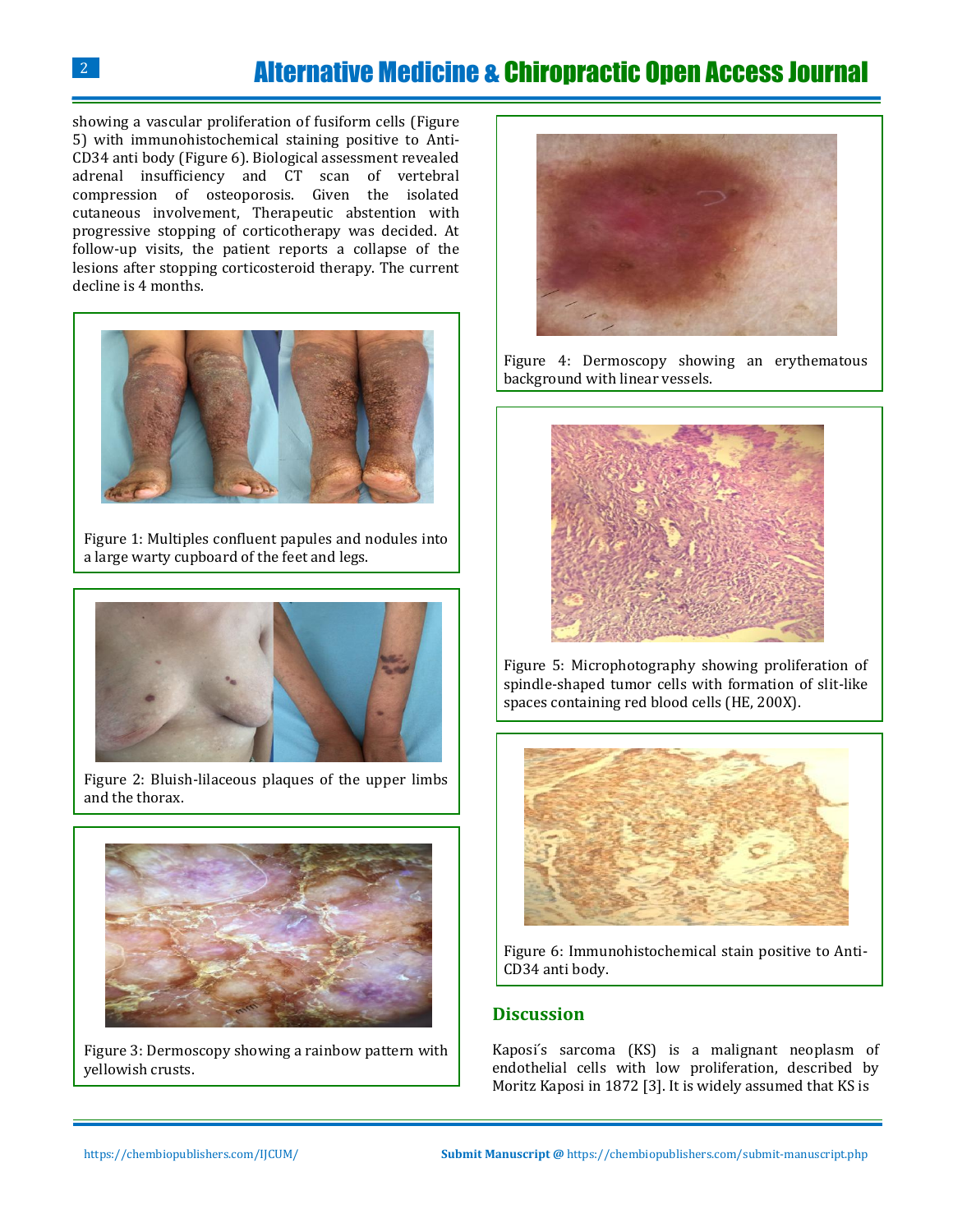caused by human herpes virus 8 (HHV-8) infections in association with immunosuppression. KS is commonly seen in patients with acquired immunodeficiency syndrome (AIDS) and in organ transplant recipients, and has been reported in patients receiving chronic immunosuppressive therapy [\[2\]](#page-2-1). The prevalence of iKS has grown in the last few years among patients undergoing immunosuppressive therapy [\[1\]](#page-2-0). KS in immunosuppressed patients was first reported in transplant recipients under cyclosporine [\[4\]](#page-2-3). Prednisone and azathioprine were the most implicated medications. Our case is a strong example of this unusual complication of corticosteroid therapy. Corticosteroids seem to be implicated in activation of HHV-8 replication [\[5\]](#page-2-4). Although several hypotheses have been proposed, the currently most accepted is that immunosuppressant's lead to iKS by weakening the immunological surveillance system, reactivating a pre-existent HHV8 infection and giving rise to the proliferative transformation of the infected endothelial cells [\[6\]](#page-3-0). Corticosteroids directly induce iKS by up regulating KS cell proliferation through the blockage of transforming growth factor beta, a protein that inhibits endothelial cell growth. Nevertheless, corticosteroids increase expression of glucocorticoids receptors on KS cells [\[1\]](#page-2-0). In the reviewed literature, the KS may appear between one month and 20 years after the immunosuppressive drug is introduced [\[7\]](#page-3-1). However, it is unknown about the differences in the frequency of KS according to type of glucocorticoids and a clear time- or dose-dependent relationship between glucocorticoids treatment and development of KS [\[2\]](#page-2-1).

Clinical presentations are similar as all types of Kaposi, affecting more commonly men and localized preferentially to distal extremities [\[5\]](#page-2-4). KS clinical lesions may vary from brownish macules and plaques to violaceous exophytic tumors. Some lesions may ulcerate or invade surrounding tissues, such as the bones. Different stages may coexist, as seen in this case report, but adjacent tissues and inner organs remain intact [\[3\]](#page-2-2). Exclusive cutaneous and/or mucosal involvement is usually seen, even though widespread disseminated forms with visceral involvement may be found. The management of iKS consisted of a reduction in doses and/or withdrawal of immunosuppressive agents upon diagnosis, frequently leading to complete remission or partial response [\[1\]](#page-2-0), which was illustrated with our case. iKS commonly recurs when immunosuppressive therapy is reintroduced or after a second transplantation; thus, a balance between therapeutic and adverse effects of the immunosuppressant's should be maintained. In the same way, shifting from corticosteroid monotherapy to other immunosuppressant's, such as methotrexate, mycophenolate mofetilor azathioprine, may induce partial response or complete remission [\[8\]](#page-3-2).

When regression of iKS is not obtained or when the underlying disease is not well controlled, local therapies may be associated such as silver nitrate cauterisation, surgical excision, radiotherapy, compressive therapy with elastic stockings and intralesional chemotherapy [\[9\]](#page-3-3). Local therapies alone should be considered for localized disease. Systemic chemotherapy or IFNa should be reserved for more advanced stages not responding to immunosuppressant reduction and/or withdrawal associated with local therapies. Vinblastine and bleomycin are first-line chemo- therapeutic agents, whereas gemcitabine, etoposide, liposomal anthracyclines, paclitaxel and docetaxel are second- and third-line treatments [\[1\]](#page-2-0). In our case, the therapeutic abstention with withdrawal of the inducing drug, which is the corticotherapy, has ensured a favorable evolution of the disease with a regression of the lesions.

#### **Conclusion**

KS is a HHV-8-associated tumor that must be taken into account and should screen as the case for skin cancers, for all cases of patients undergoing immunosuppressive therapy, regardless of the drug used. Providing clear and exhausting information on the necessity to avoid immunosuppressive drugs, particularly corticosteroids, represents the most useful tool in order to prevent not only iKS relapses, but also an iatrogenically induced progression of classic KS.

#### **References**

- <span id="page-2-0"></span>1. [Brambilla L, Tourlaki A, Genovese G \(2017\)](https://www.ncbi.nlm.nih.gov/pubmed/28610760)  [Iatrogenic Kaposi's Sarcoma: a Retrospective Cohort](https://www.ncbi.nlm.nih.gov/pubmed/28610760)  [Study in an Italian Tertiary Care Centre. Clin Oncol](https://www.ncbi.nlm.nih.gov/pubmed/28610760)  [\(R Coll Radiol\) 29\(10\): e165-e171.](https://www.ncbi.nlm.nih.gov/pubmed/28610760)
- <span id="page-2-1"></span>2. [Soyeon, Shinhang](https://link.springer.com/article/10.1007/s11096-015-0181-5) Moon, Sang-Ouk Chin, Sang-Ah Lee, Changlim [Hyun, et al. \(2015\) A case of](https://link.springer.com/article/10.1007/s11096-015-0181-5)  exogenous corticosteroid-[induced Kaposi's sarcoma](https://link.springer.com/article/10.1007/s11096-015-0181-5)  [that developed after a cure of endogenous](https://link.springer.com/article/10.1007/s11096-015-0181-5)  [hypercortisolism. International Journal of Clinical](https://link.springer.com/article/10.1007/s11096-015-0181-5)  [Pharmacy 37\(6\): 988-991.](https://link.springer.com/article/10.1007/s11096-015-0181-5)
- <span id="page-2-2"></span>3. [Lazzarini R, Lopes AS, Lellis RF, Brazil F \(2016\)](https://www.ncbi.nlm.nih.gov/pubmed/28099627)  [Iatrogenic Kaposi sarcoma caused by](https://www.ncbi.nlm.nih.gov/pubmed/28099627)  [corticosteroids. An Bras Dermatol 91\(6\): 867-869.](https://www.ncbi.nlm.nih.gov/pubmed/28099627)
- <span id="page-2-3"></span>4. [Choi KH, Byun JH, Lee JY, Cho BK, Park HJ \(2009\)](https://www.ncbi.nlm.nih.gov/pubmed/20523809)  [Kaposi Sarcoma after Corticosteroid Therapy for](https://www.ncbi.nlm.nih.gov/pubmed/20523809)  [Idiopathic Thrombocytopenic Purpura. Ann](https://www.ncbi.nlm.nih.gov/pubmed/20523809)  [Dermatol 21\(3\): 297-299.](https://www.ncbi.nlm.nih.gov/pubmed/20523809)
- <span id="page-2-4"></span>5. [Tremblay, Friedmann D \(2017\) Kaposi Sarcoma](https://www.ncbi.nlm.nih.gov/pubmed/28580800)  [Associated With Iatrogenic Immunosuppression: A](https://www.ncbi.nlm.nih.gov/pubmed/28580800)